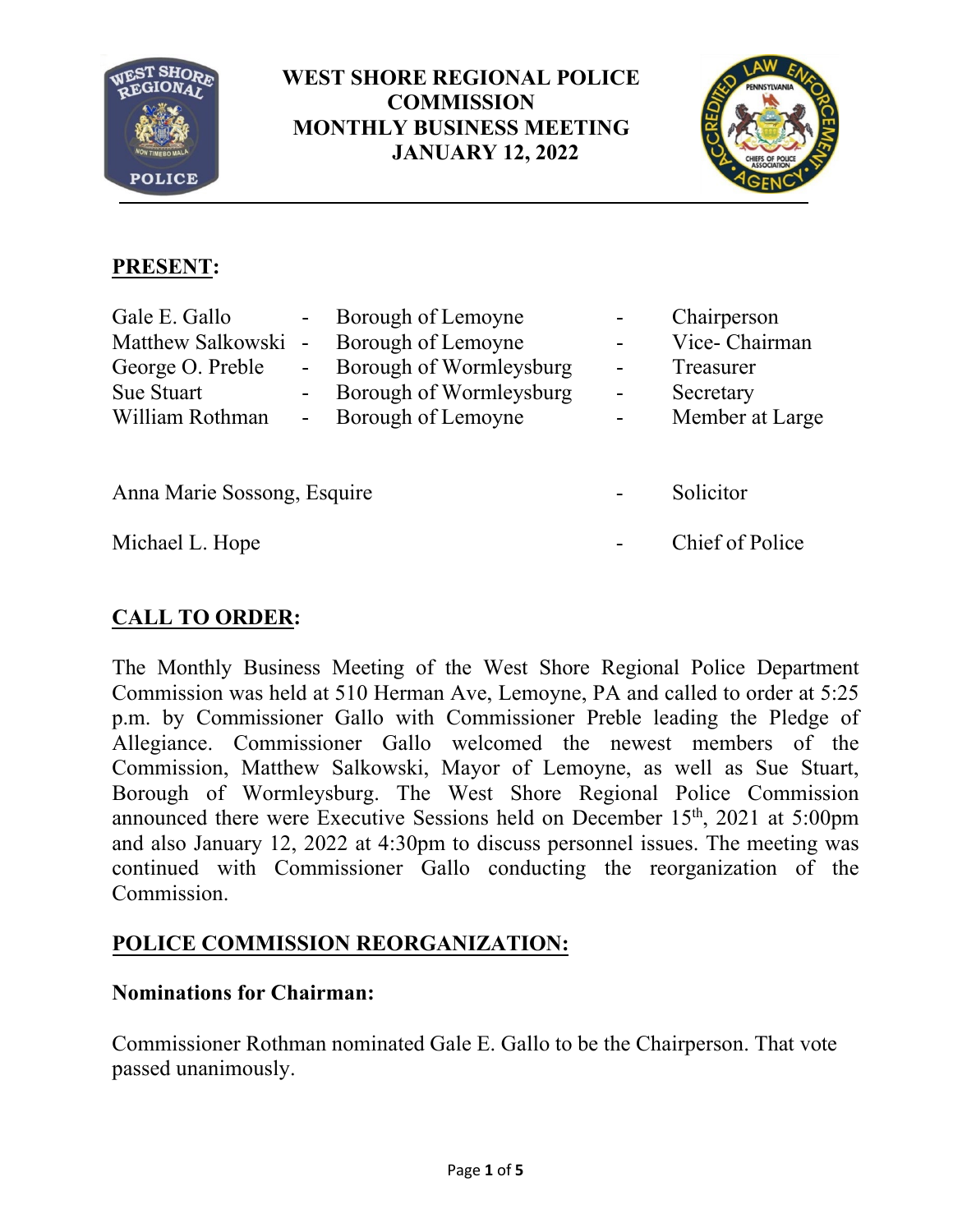#### **Nominations for Vice Chairman:**

Commissioner Rothman nominated Matthew Salkowski to be the Vice-Chairman. That vote passed unanimously.

## **Nominations for Secretary:**

Commission Rothman nominated Sue Stuart to be the Secretary. That vote passed unanimously.

### **Nominations for Treasurer:**

Commissioner Stuart nominated George O. Preble to be the Treasurer. That vote passed unanimously

## **APPROVAL OF MINUTES**:

### **Motion:**

Commissioner Rothman made a motion to approve the Minutes of the December 8, 2021 Monthly Business Meeting that were previously distributed, seconded by Commissioner Stuart. The motion passed unanimously.

## **CITIZENS/VISITORS:**

Lt. Friel along with Officer Conroy, Officer Stolley, Officer Sheaffer, Officer Cox, Officer Stambaugh, David Beasley, and Jess Mauchamer.

Jess Mauchamer, spouse of Officer Mauchamer, asked questions to the commission regarding her husband. Officer Stolley made comments regarding Officer Mauchamer.

## **EXECUTIVE SESSION:**

The Executive session began at 5:39 p.m.

# **PUBLIC MEETING RECONVENED:**

The public meeting was reconvened at 5:46 p.m.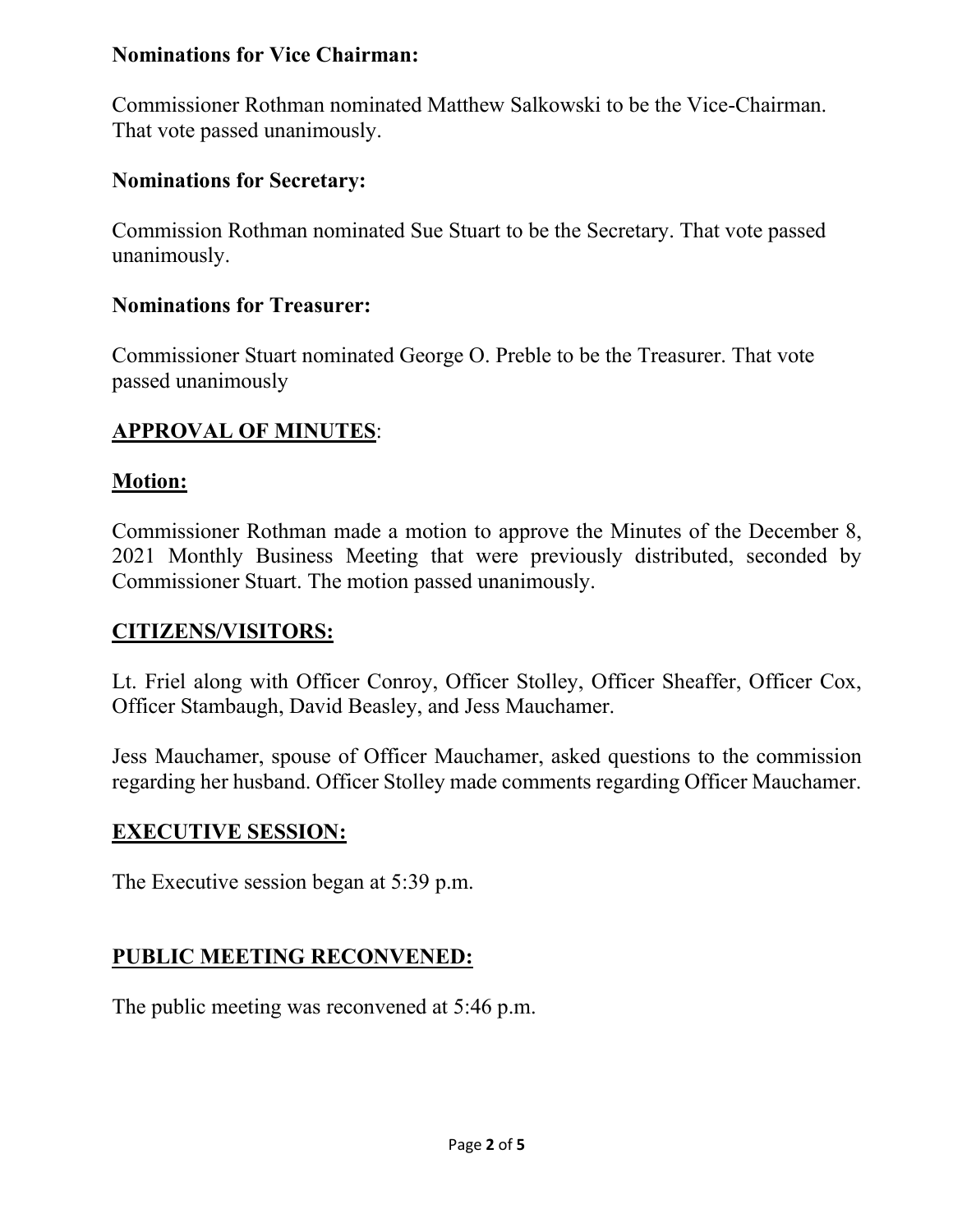## **Motion:**

Commissioner Stuart made a motion to allow outside employment for Officer Mauchamer under conditional terms that it does not involve law enforcement, or any Court related work, seconded by Commissioner Rothman. The motion passed unanimously.

## **TREASURER'S REPORT:**

Commissioner Preble reported balances of \$544,934.18 in the checking account, \$11,800.97 in the donation checking account and \$10,504.35 in the K9 donation account as of December 31, 2021. Commissioner Preble also reported a balance of \$288,862.67 in the Capital Reserve Fund.

### **Motion:**

Commissioner Preble made a motion to approve the December 2021 Treasurer's Report and to submit it for audit, seconded by Commissioner Salkowski. The motion passed unanimously.

## **APPROVAL OF BILLS:**

| Description                         | Fund                            | Amount      |
|-------------------------------------|---------------------------------|-------------|
| 22849-22877<br><b>Draft Numbers</b> | General Fund (Accounts Payable) | \$63,245.21 |
| 13 Payroll Transactions             | General Fund (12/10/2021)       | \$44,980.86 |
| 13 Payroll Transactions             | General Fund (12/23/2021)       | \$44,418.68 |
| <b>9 EFT Transactions</b>           | General Fund (Accounts Payable) | \$5,993.27  |
| 2 Transactions                      | <b>PLGIT Credit Card</b>        | \$136.19    |
| 4 Transactions                      | <b>MERP</b>                     | \$908.10    |

#### **Motion:**

Commissioner Preble made a motion to approve the December 2021 Bills and Payroll Transactions totaling \$159,682.31 seconded by Commissioner Rothman. The motion passed unanimously.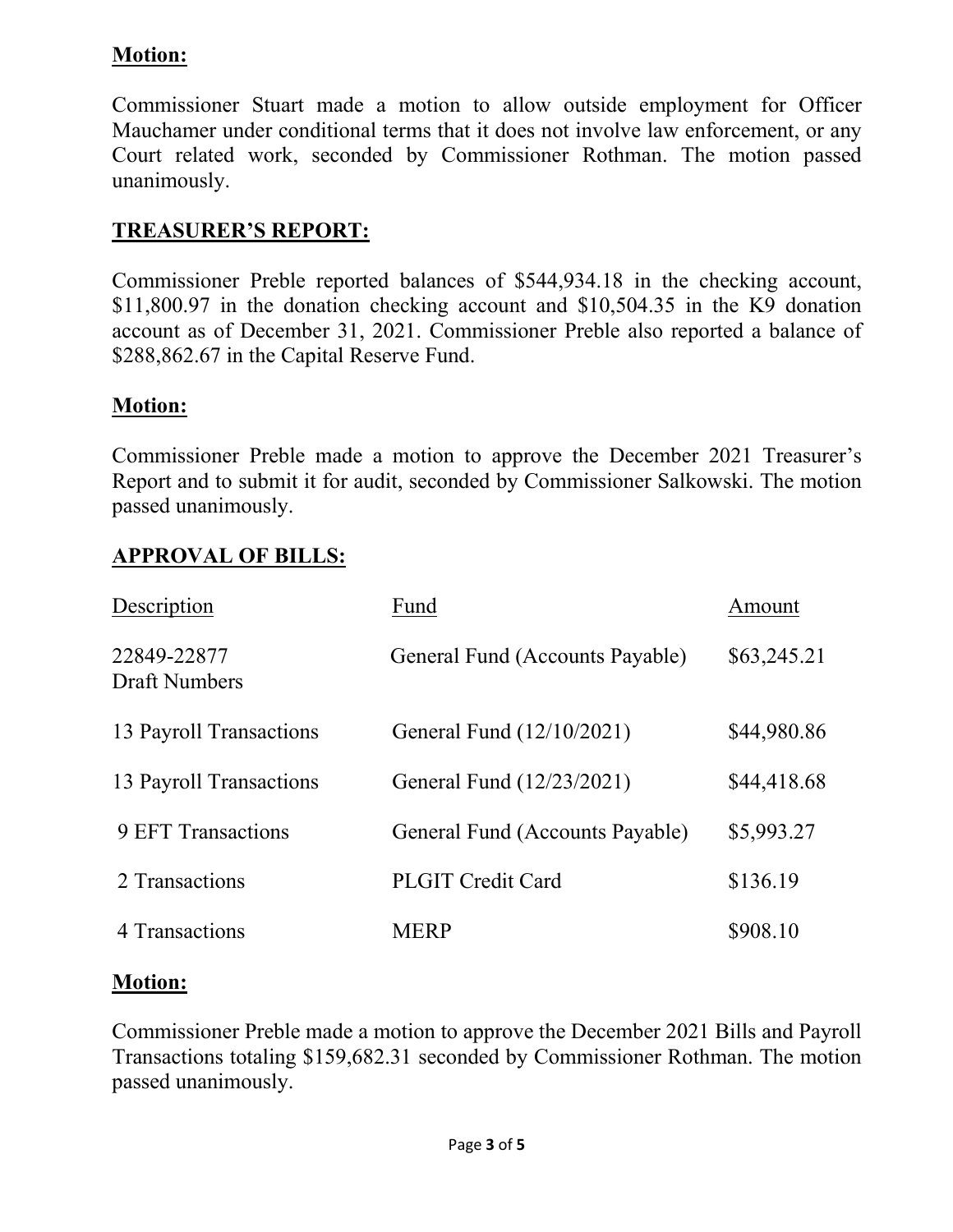## **ITEMS TO DISCUSS:**

Chairman Gallo requested that the monthly Commission meetings to be moved from 5:00pm to 5:30pm. Meeting dates for 2022 will remain the same.

## **Motion:**

Commissioner Rothman made a motion to approve the meeting time to be moved to 5:30pm and requested the Solicitor to draft a Resolution to amend the Merger Agreement, seconded by Commissioner Stuart. The motion passed unanimously.

## **CHIEF HOPE'S REPORT:**

Chief Hope submitted the following reports to the Commission:

December 2021 Calls for Service

December 2021 Traffic, Criminal, and Ordinance Arrests

2021 Annual Report

December 2021 Statement of Revenues and Expenditures Compared to Budget Report

## **OFFICER CONROY'S K9 REPORT:**

Officer Conroy reported that he had 0 K-9 usages inside our jurisdictions, 4 K-9 usages to assist outside agencies, 4 training days, 2 PR assignment, 0 K-9-foot patrol details and 0 Other K-9 call during the month of December.

## **OLD BUSINESS:**

No Old Business

#### **NEW BUSINESS:**

a. Request for Officer Conroy for part-time Employment

#### **Motion:**

Commissioner Stuart made a motion to approve Officer Conroy to have part-time position as a Protective Specialist with Angel Armor, seconded by Commissioner Salkowski. The motion passed unanimously.